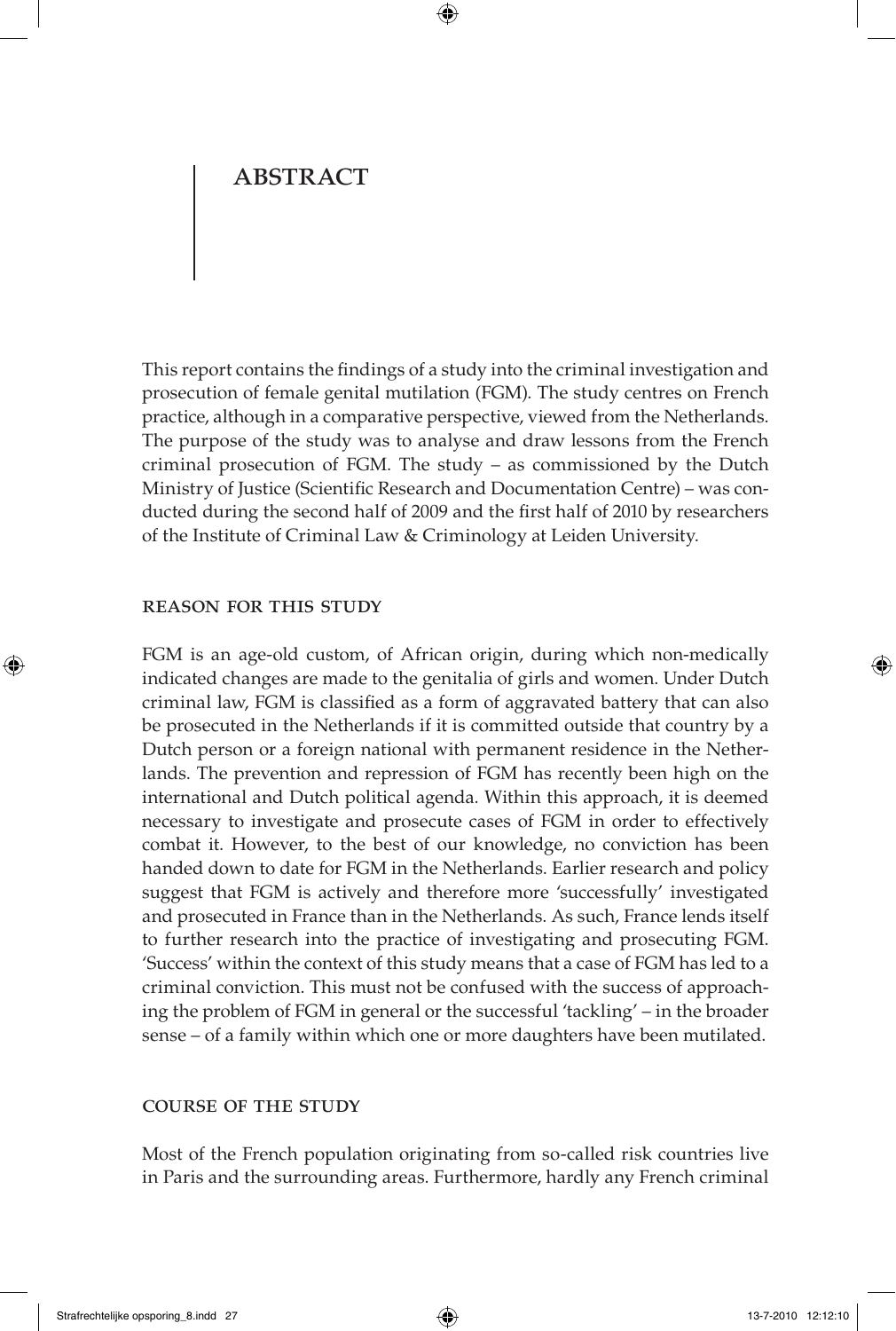cases relating to FGM are known outside Paris and the surrounding areas. There is therefore a strong indication that any reference to the French criminal prosecution of FGM actually means criminal prosecution in the Paris region. The study was therefore conducted in the territorial jurisdiction of the Paris *cour d'appel*. The available FGM case files in this area were examined and doctors, magistrates and other parties involved in the criminal prosecution of FGM were interviewed for the purpose of the study. 31 criminal cases were analysed, which cases have led to 88 convictions. A total of 42 criminal cases relating to FGM have been documented in the whole of France.

#### swot analysis

Chapter 8 contains a SWOT analysis, which includes the strengths, weaknesses opportunities and threats relating to French criminal prosecution in order to be able to assess the French practice of investigating and prosecuting FGM.

#### *Strengths:*

- the relatively large density and intensity of medical examinations among children and the wide opportunity for doctors to report FGM;
- the low standard of proof and lack of requirements for corroboration. In practice, an incriminating statement (by the accused or a third person) suffices for a conviction;
- the general public awareness of FGM and the broad acknowledgement that FGM must be condemned and punished;
- the extensive opportunities for the *juge d'instruction* (examining magistrate) to make inquiries, using coercive measures if necessary, and to head an extensive investigation. In two major cases – known as the *exciseuse* cases – this has led to the large-scale discovery of FGM and the conviction of the *exciseuses* for numerous excisions.

*Weaknesses:*

- the reactive nature of the French criminal prosecution of FGM. This refers both to the fact that investigation only takes place following the report of a completed mutilation and the reactive nature of this investigation, in which success is strongly dependant on the parents;
- the lack of an integrated policy to place criminal prosecution within a broader context;
- the imbalance in the number of convictions of mothers and fathers, which does not seem to completely correspond to the actual involvement of mothers on the one hand and fathers on the other.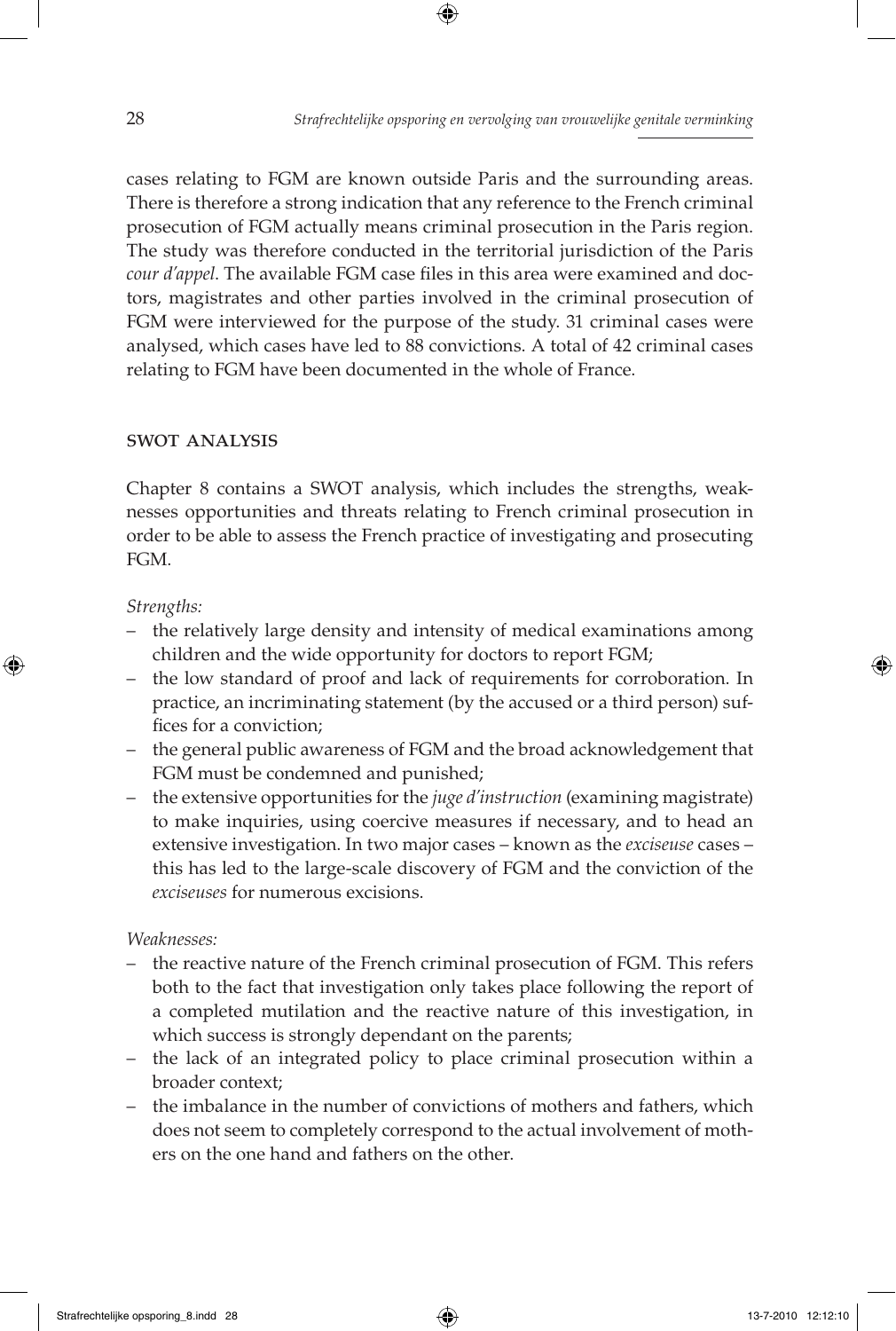#### *Opportunities:*

- the relatively large number of inhabitants from risk areas, where the prevalence of FGM is probably fairly high. This can also lead to more experience among doctors;
- the possibility of also discovering FGM cases outside the context of a medical examination;
- actively trying to get victims to come forward and press charges, since it sometimes happens that gynaecologists and forensic medical examiners, in particular, discover a mutilation which they cannot report themselves because of the age of the victim.

#### *Threats:*

- parents and *exciseuses* are becoming more familiar with how criminal prosecution works and how they can thwart the process. After all, the various phases of the French approach depend to a large extent on the parents;
- magistrates and doctors lose faith in criminal prosecution because of the significant likelihood that reporting FGM will not lead to a conviction. As such, the willingness of doctors to report FGM may eventually decrease even further;
- the division between the criminal law system and prevention and assistance. Although there is always a risk that criminally prosecuting FGM and providing assistance will thwart each other, this risk is even greater if there is no joint consultation.

### The organisation of the practice of investigation and **PROSECUTION**

The organisation of the investigation and prosecution of FGM is mainly reactive in nature. Intensive investigation and the use of intrusive methods of investigation only take place when specific and useful information about an *exciseuse* comes to light. In cases where there is no indication as to the identity of an *exciseuse*, the process is limited to interviewing the parents and verifying the genital mutilation of the victim as determined by a doctor before it was reported. If this does not produce any evidence, the investigation is halted.

The practice of investigation and prosecution is described in detail in Chapters 4 to 7, leading in Chapter 8 (in addition to the SWOT analysis) to a theoretical diagram depicting the various obstacles on the way to a conviction. This is followed by a brief summary of the various phases of discovering, reporting, investigating, prosecuting and trying FGM cases.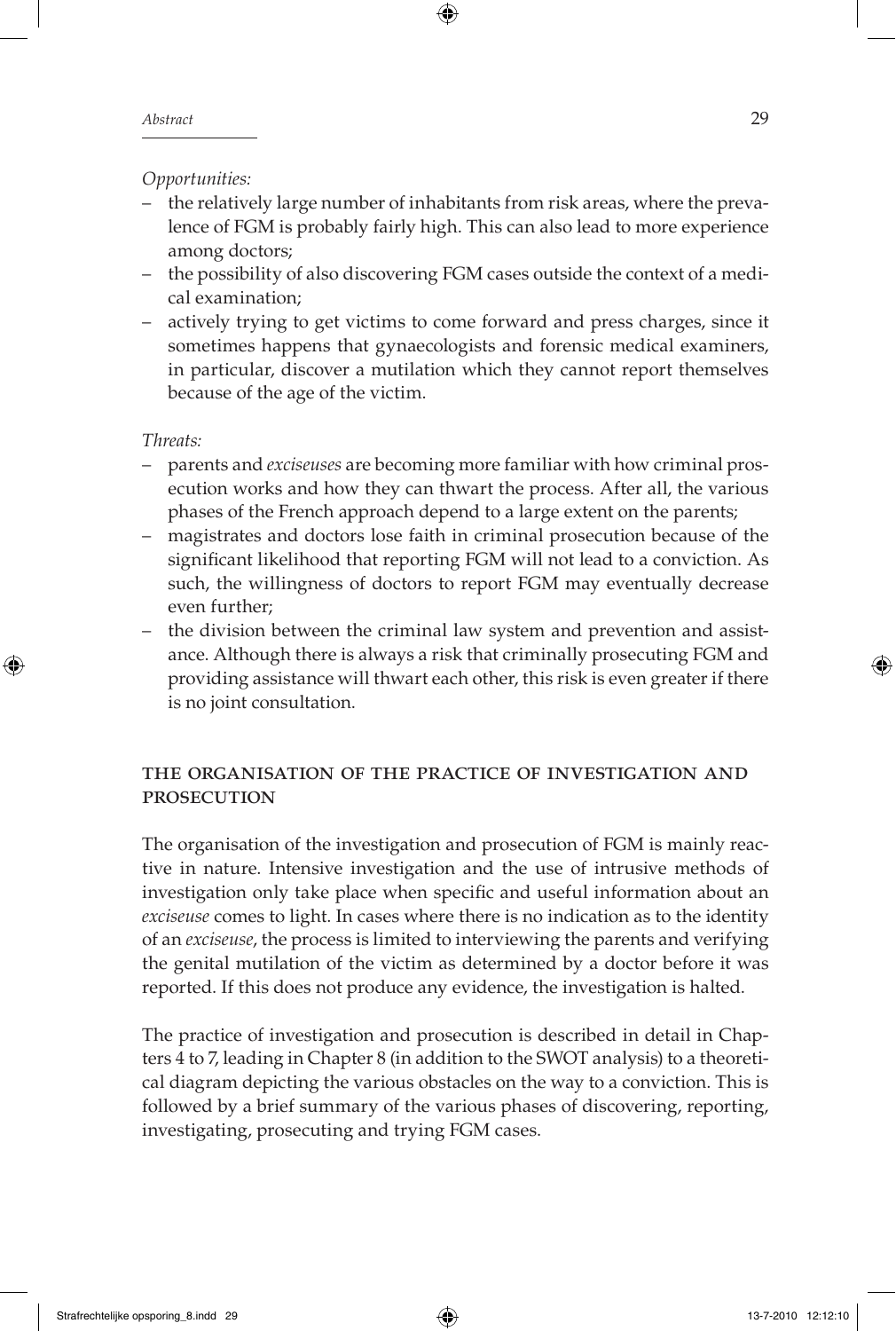From a preventative perspective, it would be desirable to be able to prosecute parents or the *exciseuse* before the FGM is completed. This does not actually happen in French practice, however, since reporting FGM as an offence always relates to a completed excision. *pmi* doctors, who carry out regular physical check-ups on children until they are seven and also act as general practitioners for children, have reported most of these cases. Nevertheless, only a small proportion of all FGM cases are actually discovered and reported. Once reported, the *procureur de la République* designates a specialised police service to initiate an investigation, which seldom involves more than interviewing the parents and having a forensic medical examiner examine all the girls in the family. The criminal law process is suspended if no incriminating information about the parents or an *exciseuse* is forthcoming from the initial investigation. If there is an incriminating statement about one or both of the parents, a preliminary judicial investigation is opened, which seldom unveils new facts. As a rule, the parents referred to in the incriminating statement are convicted after this preliminary judicial investigation. If information about an *exciseuse* comes to light during the investigation, more active inquiries follow and intrusive methods of investigation, such as telephone tapping, are used after the preliminary judicial investigation is opened. In two infamous cases (the "*exciseuse* cases"), address books with the names of the excised girls were found at the *exciseuses*. This method of finding the parents ultimately led to more than half of the convictions.

The French criminal law system has a civil party (*partie civile*) with a far stronger procedural position than in the Netherlands. The civil party may be the victim, or an organisation which defends specific interests. As such, there are various organisations that stand up for victims of FGM. These civil parties can do practically everything that the public prosecutor (*procureur de la République*) and defence can do during the preliminary judicial investigation (*instruction*) and the trial. For instance, victim organisations often provide experts in the area of FGM. A civil party can also claim compensation.

#### Answers to the research questions

The research questions and overarching problem are answered in Chapter 10.

## *To what extent is the French practice of investigation and prosecution of female genital mutilation successful?*

It cannot be unreservedly maintained that the practice of investigation and prosecution is more successful in France than in the Netherlands, since the French 'success' is limited to the region in and around Paris. There is also some doubt as to whether the practice of investigation and prosecution in this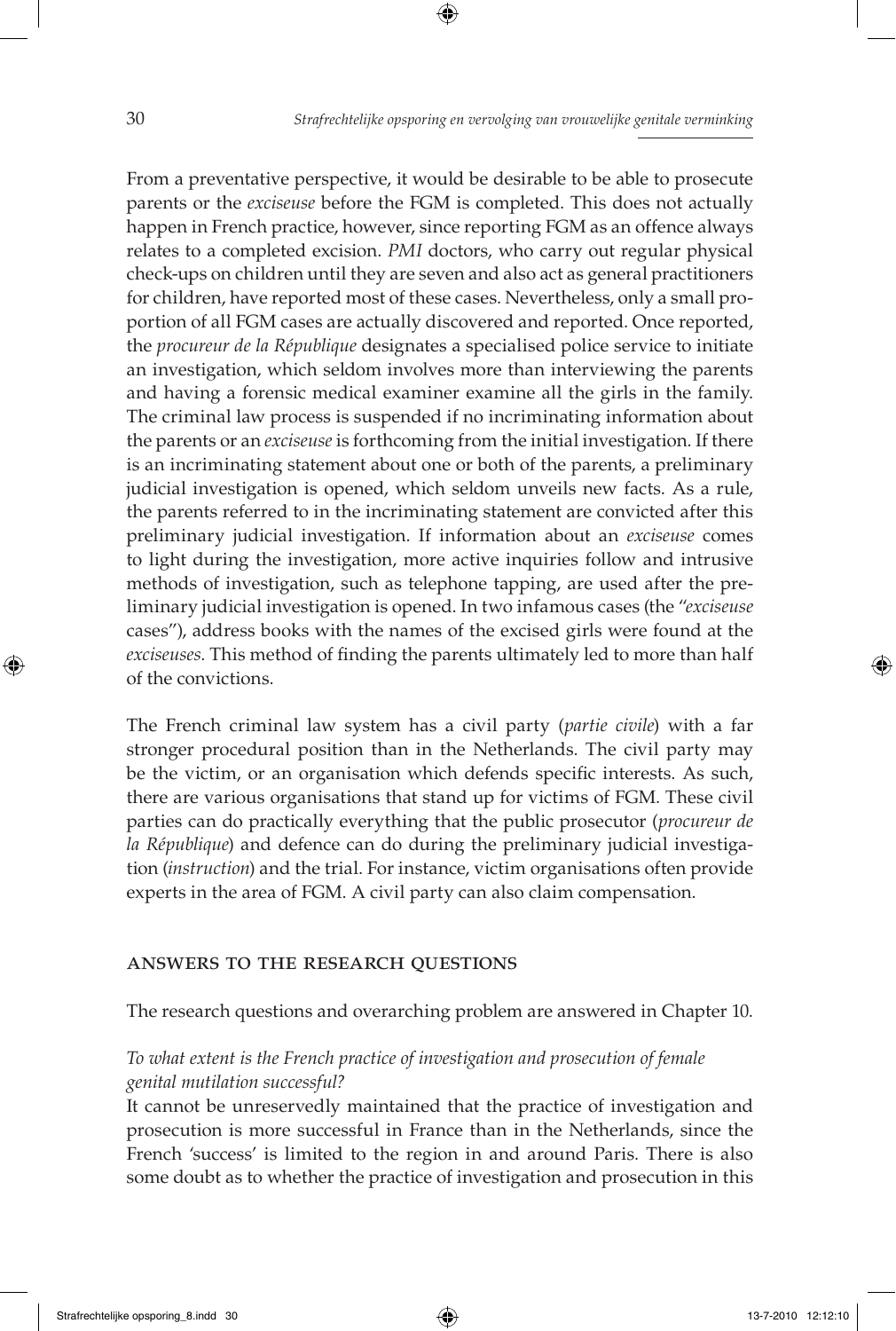region is more successful than in the Netherlands as the greater number of convictions does not seem to be the result of a more successful practice, but rather of the relatively and absolutely greater number of FGM cases that are reported to the prosecuting authorities.

### *Which circumstances lead to the opening of an investigation into cases of female genital mutilation in France?*

By far the majority of convictions for FGM cases are the result of earlier investigations (aimed at other people). If one looks at investigations initiated on the basis of original reports, reports by a *pmi* doctor rank head and shoulders above the rest. Nevertheless, only a small proportion of excisions are discovered during checkups by *pmis*. These discoveries are also far from all being reported to the *procureur de la République*. FGM cases can also come to light in other ways, but this is strongly characterised as being by 'stroke of luck'. If a case of FGM is reported to the *procureur de la République*, the matter is always investigated.

## *Which circumstances lead to the initiation of a prosecution of cases of female genital mutilation in France?*

Other than in exceptional circumstances, a person suspected of FGM is only prosecuted on the basis of his or her incriminating statement or an incriminating witness statement. The situation differs if information comes to light about an *exciseuse*.

# *How are female genital mutilation cases that have led to criminal proceedings investigated and prosecuted in France?*

Generally, the investigation and preliminary judicial investigation can be characterised as very reactive. This differs and active investigation follows if specific and useful information is obtained about an *exciseuse*.

# *In these cases, which evidence was available before the start of the investigation and which evidence was the result of intensive or other investigation?*

In practically all cases, it is already an established fact when the investigation starts that FGM has actually taken place. The investigation focuses almost entirely on finding those involved and proving their involvement. If no *exciseuse* is identified, the investigation will focus on obtaining an incriminating statement against the parents.

# *How much and which evidence is necessary to obtain a conviction for female genital mutilation in France?*

France has a system of free proof. For the purpose of a conviction, it suffices for the court or two-thirds of the jury to be convinced of the accused's guilt. In other words, no requirements are laid down for the presentation or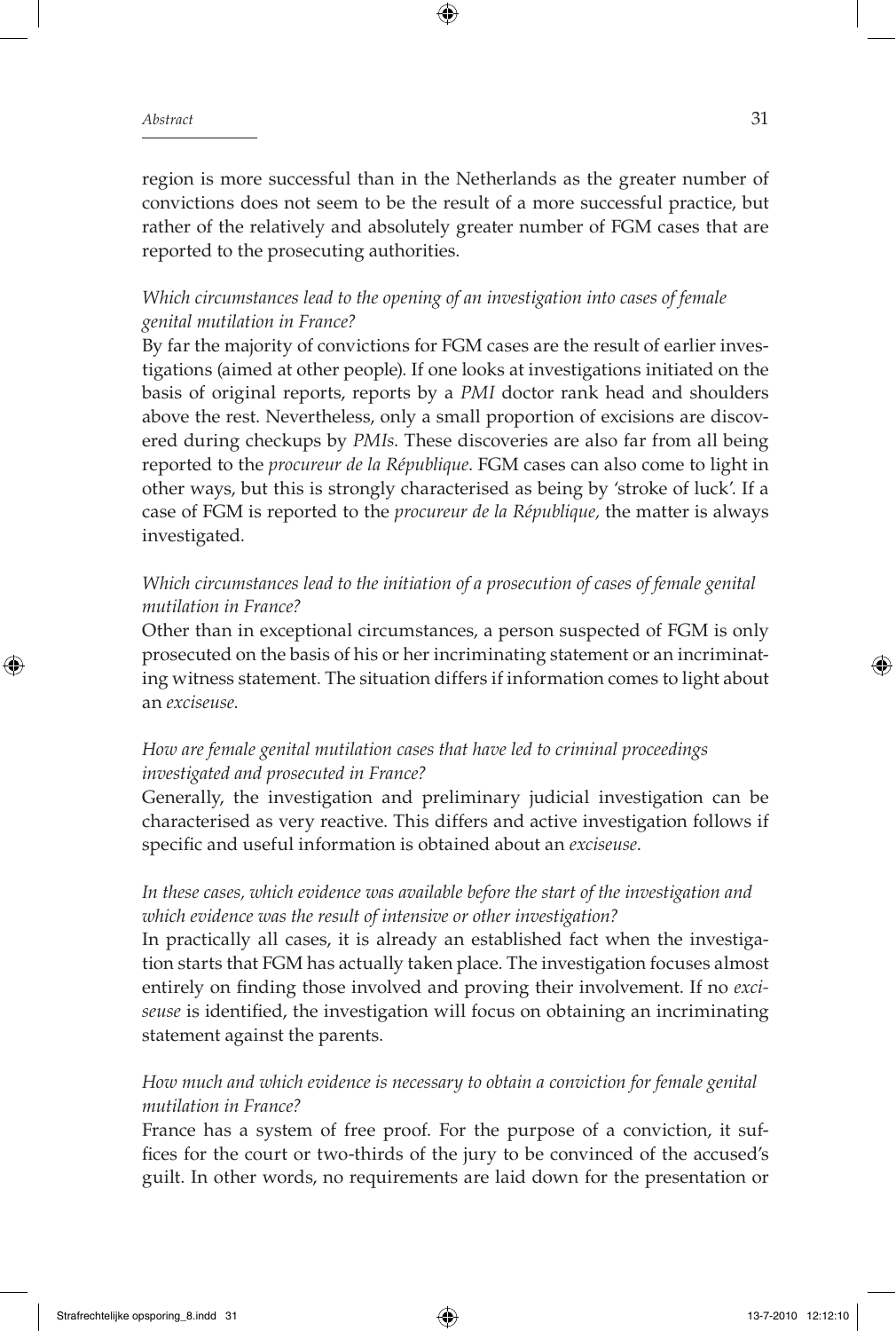corroboration of evidence. Generally, it may be stated that there is sufficient evidence for a conviction if there is an incriminating statement about the accused and a report from a forensic medical examiner confirming the FGM.

# *To what extent has forensic evidence of female genital mutilation played a role in cases that have led to a conviction?*

Forensic examination takes place in all cases, frequently more than once. Forensic medical or other evidence seems to be a requirement for a conviction. Obtaining cooperation for this examination has not proved to be very problematic.

## *How is the offence, the seriousness of the offence and the evidence presented to the court in these cases?*

The presentation of evidence is not subject to any strict format in French criminal procedure, although all the evidence that is put forward to support a conviction must be discussed at the trial. In cases before the *tribunal correctional*, the evidence is mostly presented by reading out documents from the case file during the trial and witnesses and the accused are interviewed. Assize proceedings are not confined to reading out the documents and all the parties involved (witnesses, experts, etc.) are examined again at the trial. In fgm cases, the defence and *partie(s) civile(s*) often make use of the possibility to examine witnesses and experts in the area of FGM.

### *Which circumstances do the court or jury take into account in their verdict to acquit or convict?*

As stated above, there is sufficient evidence for a conviction if there is an incriminating statement about the accused and a report from a forensic medical examiner confirming the FGM. The court does not have to motivate its decision to convict and this therefore does not happen in case of a *cour d'assises* ruling. The cultural background of the offence also still appears to play a role in sentencing, but not in the question of whether the accused is guilty of the suspected offence.

## *Which strengths and weaknesses are to be observed in the criminal investigation and prosecution of female genital mutilation in France?*

The researchers considered this question to be so important that a separate swot analysis of the French practice was carried out (see above). There is obviously a very close connection between the various strengths and weaknesses and the opportunities and threats of the system.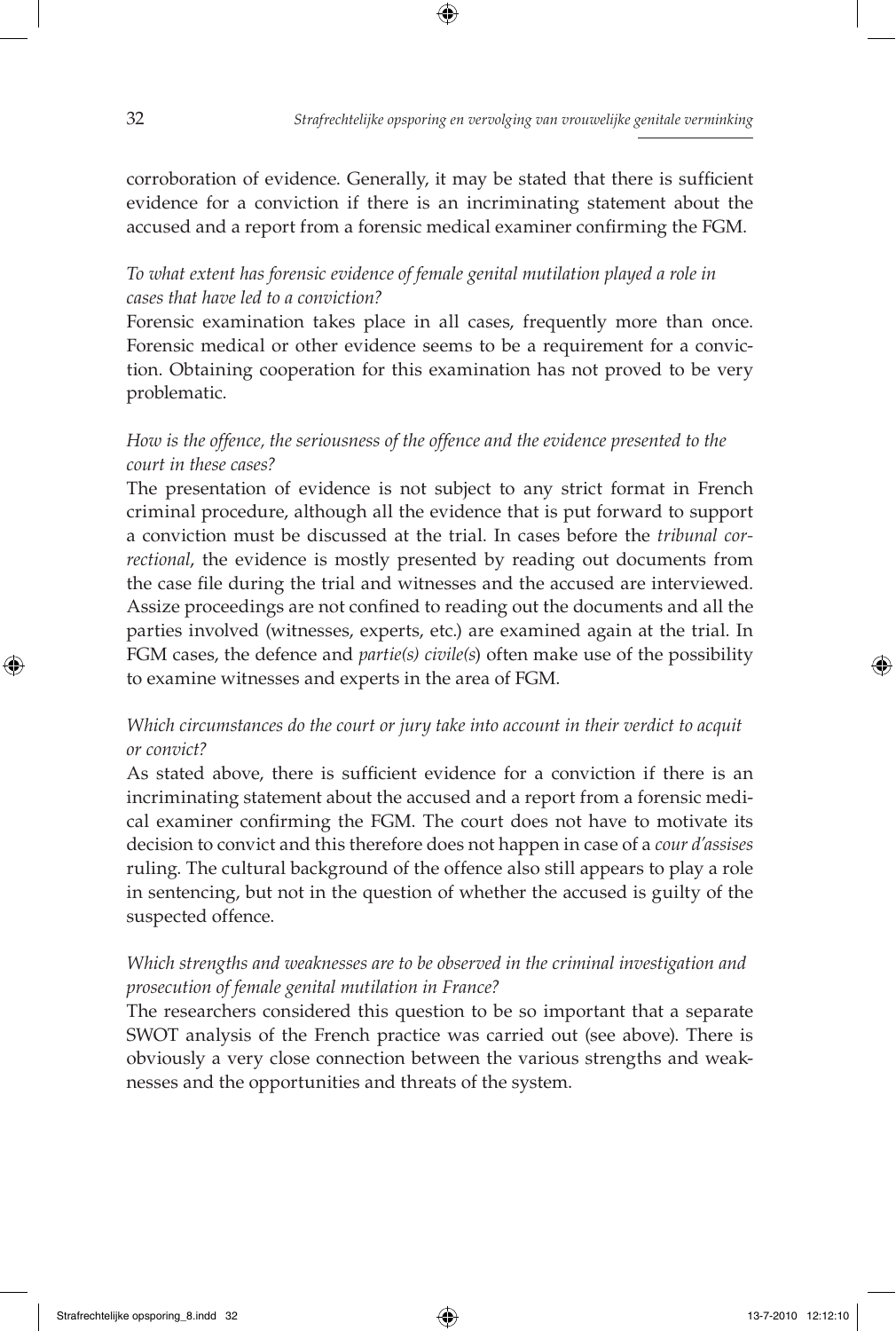*Which lessons can be drawn from the French system for the effective criminal investigation and prosecution of female genital mutilation in the Netherlands?*

Some specific pointers for the Dutch prosecution of FGM are provided in Chapter 9. The following general lessons are drawn, based in part on those pointers:

- it is relatively uncomplicated for doctors in France to examine children, including a genital examination, without having to request detailed consent from parents. Dutch doctors probably also have sufficient standing among parents to be able to carry out this examination, but do not currently make use of it;
- most reports of fgm in France that lead to conviction, originate from doctors who have discovered a completed FGM. In order to increase the number of reports in the Netherlands, more attention can be spent on educating doctors how to detect and then report a completed FGM to the prosecuting authorities via the Child Abuse Counselling and Reporting Centre  $(AMK);$
- it is probably less difficult (in the preliminary inquiry) to establish FGM than is currently thought. French forensic medical examiners indicate that it is not difficult, after some training, to conclude FGM has taken place, at least in those types of FGM in which something is excised. Furthermore, the fear that parents would refuse consent for forensic examinations has hardly materialised in France;
- concerted efforts to find an *exciseuse* merits recommendation. Based on the French experience, it is worthwhile using intrusive methods of investigation once the *exciseuse* is found to obtain as much information as possible. This can lead to a snowball effect, uncovering a large number of cases. By far the majority of convictions in France have come about in this way. The *exciseuse* cases in France have moreover played an essential role in bringing the harmfulness of FGM and the importance of prosecution under the attention of professionals and the wider public;
- the general Dutch policy against FGM (i.e. not limited to criminal law) is more integrated than the French approach to FGM. The researchers accordingly expect that the Netherlands, based on its own policy, would be able to make its own headway in increasing the chances of successful prosecution. They believe consideration could be given, for instance, to the possibilities of converting reports from professionals other than doctors (such as school staff, social workers and youth care workers) into a successful prosecution.

### *Which elements of investigation and prosecution from France are also applicable (in the short or long term) in the Netherlands?*

The French situation does not translate literally to the Dutch system and so the direct application of elements from that situation is not possible. It is moreover noted again here that the researchers are not convinced that the French system